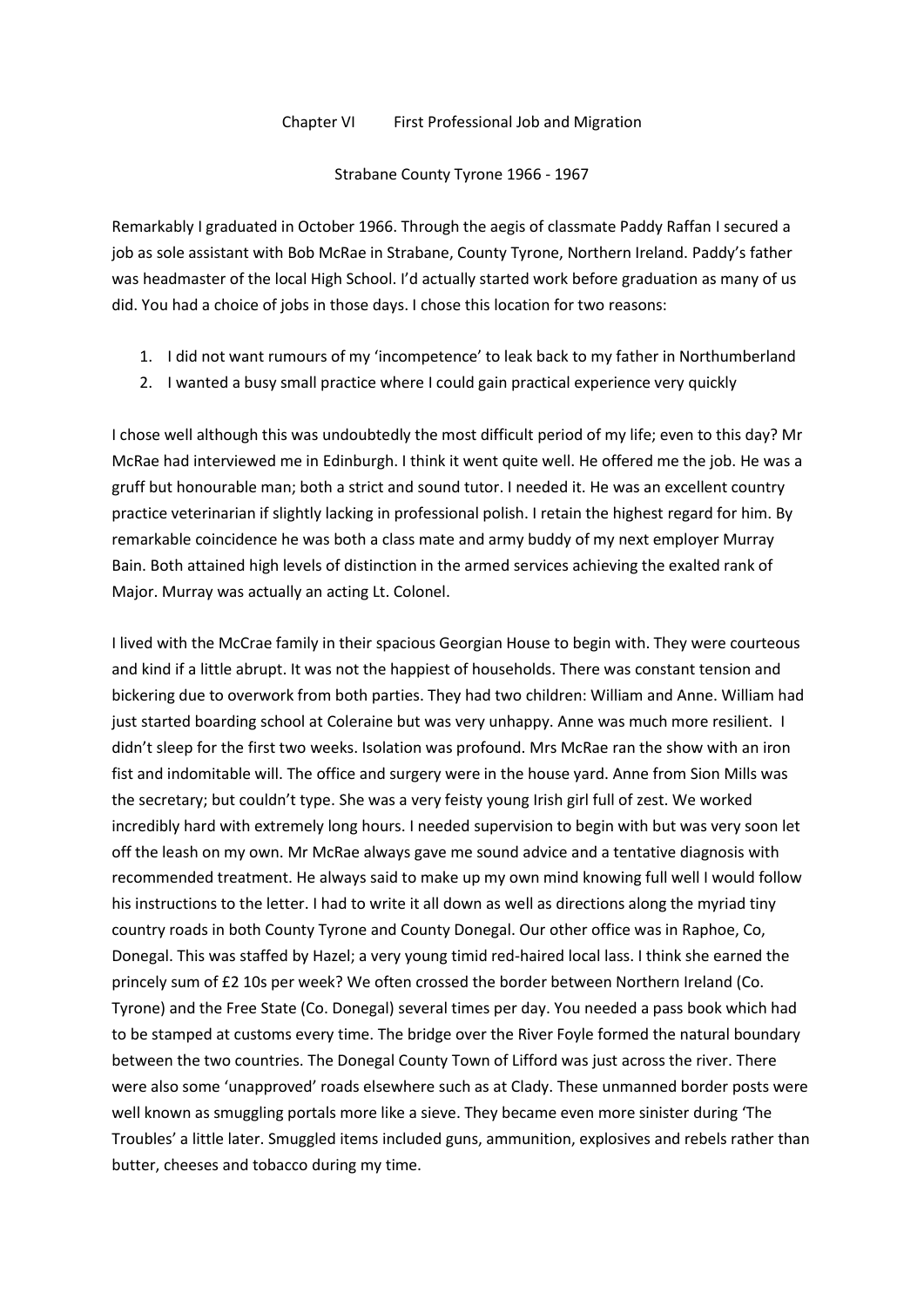There is an apocryphal story about a young veterinarian a few years after me who was in the wrong place at the wrong time straddling the border. There was a quantum difference in farming and agriculture between the two countries. Northern Ireland was part of the UK. Agriculture was heavily subsidised. Northern Ireland even enjoyed a more privileged status than much of the rest of Great Britain. There were no such government sponsored luxuries for farmers in the Free State.



The 'Lifford Bridge' over the River Foyle linking Lifford (Co Donegal) with Strabane (Co Tyrone)

There was also an unmanned rail bridge which acted as a conduit for enterprising smuggling entrepreneurs. Part time employee Joe Caulfield was one; he was caught with contraband butter and a sack load of squealing piglets! I was once apprehended with tobacco I was asked to bring.

Nearly all our farm visits and consultations were cash payments at point of service. Pay now. We had a sliding scale for each country depending on time and distance in travelling. We were cheaper in Donegal. Farm visit fees usually fell within the range £1:2s:6d - £2:10s:0d plus drugs administered or dispensed. Revisits were cheaper or perhaps no charge. It was a hectic life at full speed. Mr McRae worked at least as hard as I did. There was very little time for social interaction or relaxation. You had to get away to make sure of any down time. The average working week began at 7:30am on Monday and ended 'about lunchtime' on Saturday. This could be as late as 3:00pm – 4:00pm. You could not commit to any team sport. Strabane had a very good Rugby Team. I was never ever able to attend a match. There really was no such thing as 'the average working week'. We shared week end duty. In the busy springtime Saturday and Sunday were sometimes busier than during the week with only one on duty. You could be exhausted by the time you went to work on Monday morning!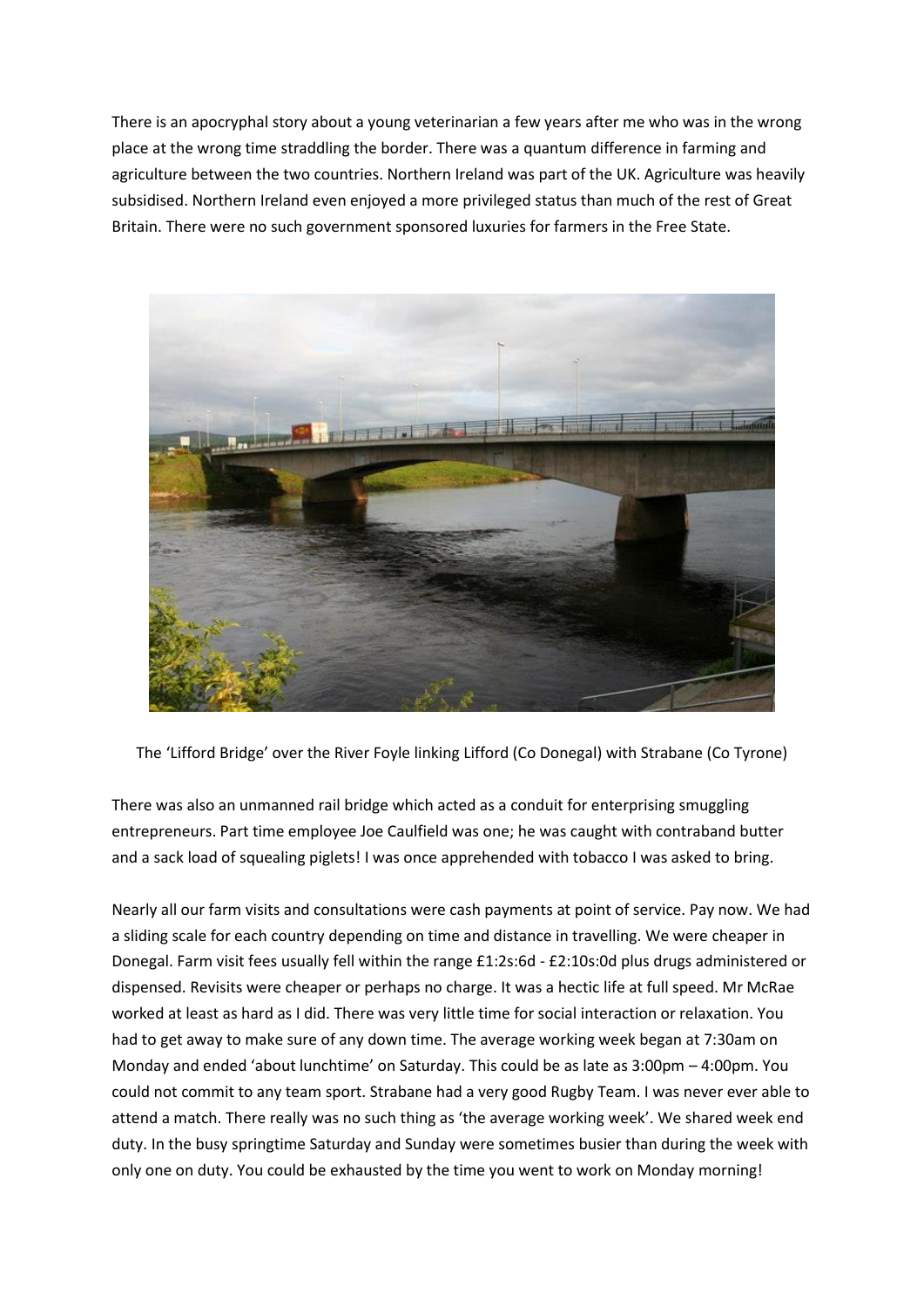I recall one day when I finished routine day calls at 2:30am: the next morning! I think that was the day I did over 40 farm visits. There could be several night calls when on alternating duty. It was very unusual to have an undisturbed night; but you were constantly alert anticipating the telephone to rind at any ungodly hour. The farmers watched over their limited stock with assiduous care. Scouring piglets were treated as an emergency because they knew any delay might prove fatal to the litter. Any cow that calved was supervised around the clock in case of Milk Fever; also a dire emergency.

There were post-lunch consultations at the 'surgery' which clients liked because no visit fee or travelling applied. Hernia operations on piglets were the busiest category. They were brought in on any old contraption capable of transporting pigs. Many were highly inventive with vivid imagination. Hernias could be umbilical or scrotal. Anaesthesia was basic using a cotton wool gauze swab impregnated with a bolus of 'Trilene' in a tin jam jar with holes in the bottom. Using the ears as levers the tin can anaesthetic machine was forced over the snout of the piglet. Secretary Anne was the unskilled and untrained but ever willing assistant. Screaming was excruciating until the victim succumbed to the anaesthetic. This could be very quick. It could also be permanent. A few expired. It was most embarrassing. You cannot talk your way out of it even though many piglets could well have suffered from Erysipelas heart valve lesions. Try explaining that to an extremely irate Tyrone farmer under duress! Usually there was no charge for inadvertent euthanasia?

After all that it was back on the road again. I always felt sorry for the Donegal farmers. Most were subsidised by expatriate sons and daughters working 'over the water' which could be the UK or more frequently the USA. Later I moved into lodgings with Mrs Wilson in Strabane. This was better excepting for one impediment. Conor McMahon worked for the opposition Joe Slevin. It was partly the Catholic/Protestant divide. I had met him as a student in Dublin. We hit it off very well; except that Conor was an alcoholic insomniac! Paddy Clancy's bar in Clady was a favourite. Paddy left you alone after hours and trusted you to put 1s 9d in the till for each bottle of stout (Guinness) consumed. He recognised no closing time. Trust was implicit.

You knew you we accepted when you were invited for cup of tea. This amounted to a huge china mug of strong tea, two hard boiled eggs plus a massive slice of home-made wheaten bread liberally spread with salty home farm butter. It was even better if you were invited 'to have a drop of the poteen'. This was genuine trust; and consummate acceptance! The illicit brew was invariably secreted away in some very inventive locations; like the bottom of a full corn bin or right down the back of the ancient family lounge chair. It could always be found. I didn't like it but it was the height of rudeness to refuse. It was customary to down the colourless draught in one swift gulp; similar to skolling vodka. You hoped the intense burning sensation invoked would soon be dissipated by the local anaesthetic effect on the oesophageal lining! One draught was enough!

There was a lot of government subsidised cattle work in Tyrone. This included both TB (tuberculosis) and CAB (brucellosis) testing. I became very adept at both. The limited cattle handling facilities were often overcome by the willing expertise of some very hard, tough, fit and strong young Irishmen.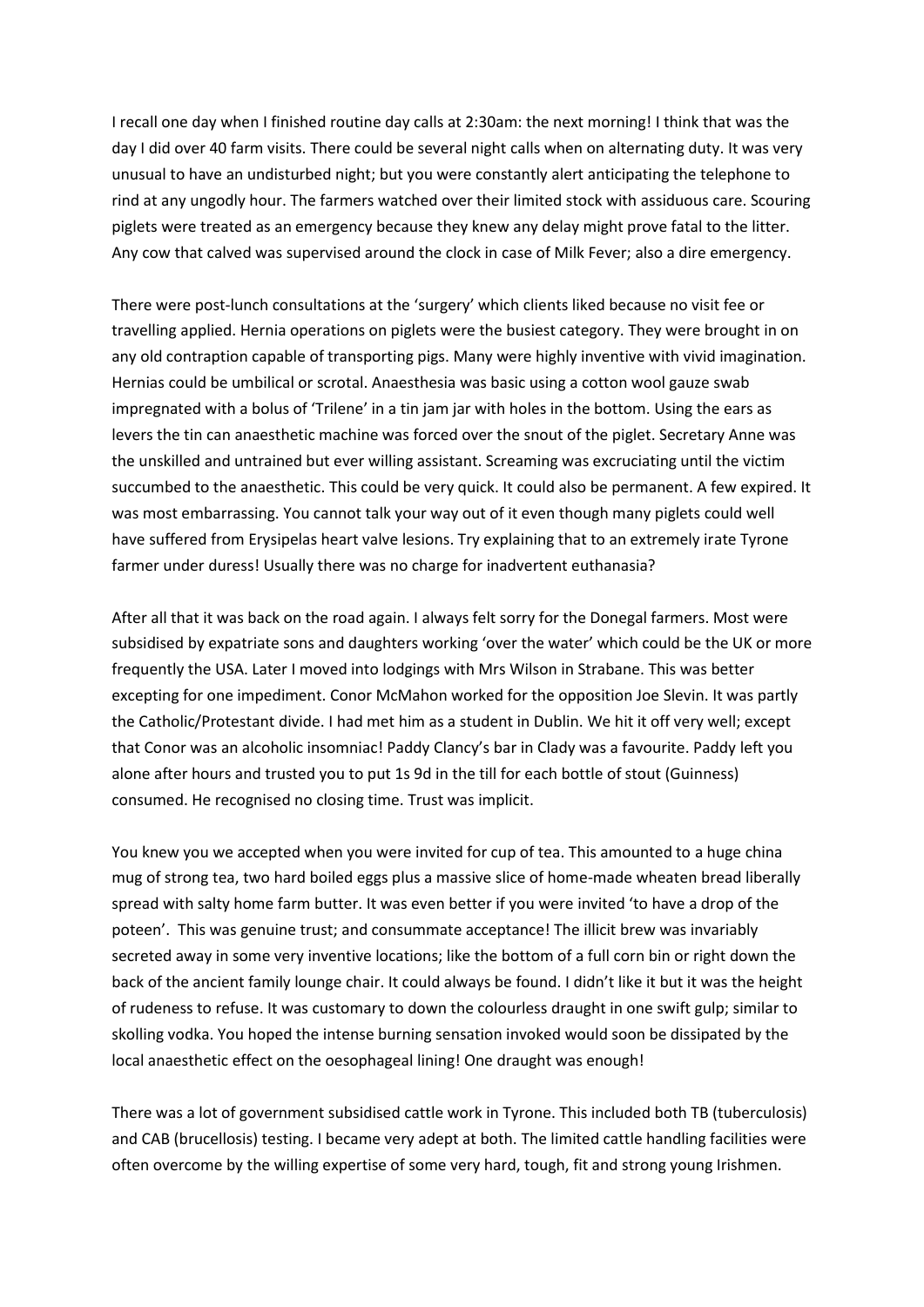They were frequently expatriate labourer sons and grandsons from 'over the water' who came back home specifically to help out with the testing. Looking back now I was fortunate in making the choice I did. The practical experience I gained was invaluable. However I decided I did not want to stay there. I felt a tad guilty when I told Mr McRae I was moving to Australia.



Abercorn Square in Strabane was short walk downtown from the surgery. The Abercorn Hotel on the left was the main watering hole of many. There were 30+ small bars which were also mixed business and grocery shops

In summary my experience in Northern Ireland and Donegal was a positive one. There were elements of enrichment, encouragement, embellishment, enlargement and enhancement. I'd never worked so hard or such long hours either before or after in my life. Professionally the experience was invaluable. This was what I was after. It was not all work and no play. One found avenues of expression and relaxation. The night before I left international singing star Engelbert Humperdinck played at the singing pub in Lifford. He had reinvented himself from the more prosaic Gerry Dorsey. Strabane had its own champion Irish Show Band, the Clipper Carlton. There were trips to Dublin with the locals. I shared one weeks' holiday touring Eire in a hired car with Brain Wain, Pete Campbell and Les Clerihew. The Strabane Hunt held its Point-to-Point races at Coleraine; no doubt to draw a larger crowd. However I made my decision. 'To Australia's sunny shores I was inclined to roam'; but I think that's been done before? Personal and professional isolation was the down side. I was to become even more familiar with this dark pejorative later in life.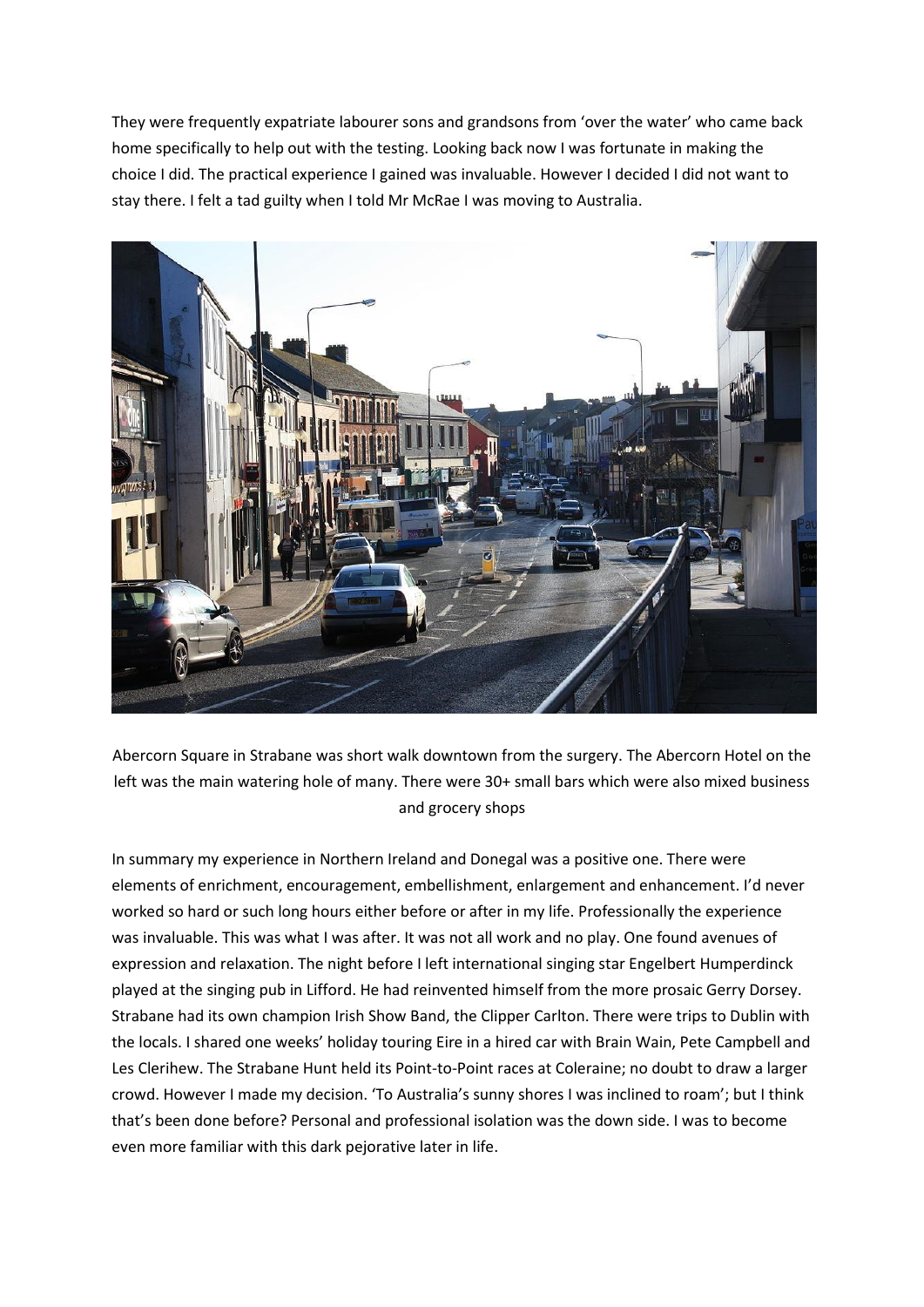## The Voyage Out

I believe it was Virginia Woolf who first coined the axiomatic title as the subject of her first novel? Her journey out took her to some dark places. She wrote evocatively about the "fin rising on a wide blank sea". Waves to her were symbolic of the vicissitudes of her often quite violent mood swings. Significantly she called a later novel 'The Waves'. How does this accord with Matthew Arnold's description of the tide in Dover Beach: 'with tremulous cadence slow and brings the eternal note of sadness in'? I guess we all have to deal with gremlins at some stage of our lives? I've had to contend with mine which may also be related to the isolation of journey? However I digress.

My journey began as far back as I can remember. That probably applies to us all. The major translocation occurred when I migrated to Australia on my own in 1967 aged just twenty-four. I first entertained the idea about two years before when I heard a most impressive scientific presentation by a Scot then resident in Australia. This was at the British Veterinary Association Conference at Edinburgh in 1965. I was an undergraduate student at the time and hoped to graduate the following year. I did. After one year cutting my teeth in North West Ireland this same Scot Murray Bain placed an advertisement in the British Veterinary Record for a suitable assistant willing to come and join him in Scone, NSW. I applied immediately and was accepted - I was told later partly because of my apparent enthusiasm and keen attitude? A sense of humour may have helped? I had lubricated well my interviewer Dr Jim Swanney at Glasgow Airport. Like many of his genre, gender and generation, he enjoyed a wee dram: and perhaps one more?

Like many young men and women of my ilk, I was fascinated by faraway places with strange sounding names. Flaubert put it more eloquently: 'When we are children we all want to live in the country of parrots and candied dates'. Flaubert had a 'thing' about parrots. I longed to travel but did not have the means. *"There is a tide in the affairs of men, which taken at the flood, leads on to fortune. Omitted, all the voyage of their life is bound in shallows and in miseries. On such a full sea are we now afloat. And we must take the current when it serves, or lose our ventures."* There's that tide again with the highs and lows of its waves. The infamous Hill at the Sydney Cricket Ground beckoned enticingly with its Mexican waves of people. I succumbed to temptation and applied for a visa as an Assisted Package Migrant. This made me a Ten Pound Pom. It takes a bit of living down. I was lucky. Murray Bain's neighbour and very good friend Sir Alister McMullin was then President of the Australian Senate. I was fast-tracked and jumped the queue. I was on my way in a hurry. All this had taken only three months. Some locals in Strabane, County Tyrone were a bit taken aback. A few had been waiting a matter of years for favourable consideration. My last evening was spent at a concert in Lifford, County Donegal: Engelbert Humperdinck was the star. He had recently achieved international fame after changing his name. Was this nominative determinism? We did not expect him to turn up: but he did. They sang rebel songs in the singing pubs. 'You'll end up in Botany Bay'. Very soon I would land on it. I did not look back.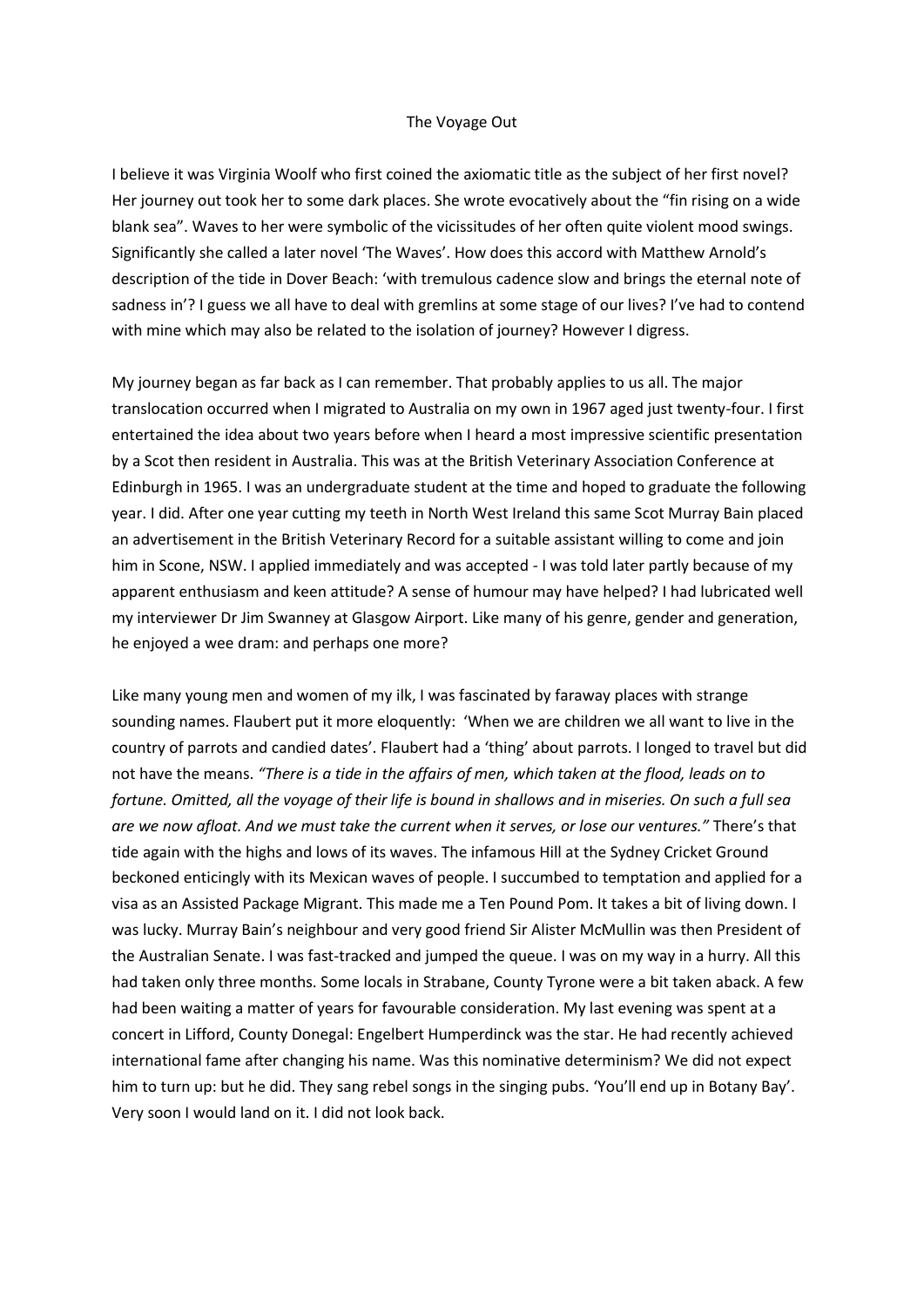My parents were more than a little dismayed when I called to say goodbye on Saturday  $30<sup>th</sup>$ September 1967. It was my father's birthday. He was sixty-three. We had recently lost the farm which had been our childhood home. My father subscribed to the ultra-right wing of the political spectrum. His heroes were Enoch Powell and Winston Churchill. He once stated all Germans, Jews, Blacks, Catholics and Japs should be shot. Who said 'blood in the streets'? His view of an ideal world was that a small farming enclave would persist in the Upper Coquet Valley of remote rural Northumberland. It would defer to a Conservative Government in Westminster as head of Empire. He hadn't been more than eighty miles from his birthplace in his life. My Irish born mother once shocked my outré daughter by proclaiming that the Williams sisters of tennis fame should be back in the jungles of Africa swinging from the trees where they belonged. She also spoke occasionally of Papist scum. I'm not sure what they would make of their libertarian First Nation Civil Rights Lawyer granddaughter. Her unmarried partner is a doctor of Indian ethnicity surname De Souza from a large Catholic family. Our grandchildren are beautiful and already baptised. They might have been more at ease with my son who is a teacher and chaplain at an Anglican school. I digress – again.

My parents' apprehension barely matched my excitement. I was full of optimism and hope, if a little apprehensive. I took the train from Newcastle upon Tyne and headed for Heathrow Airport with my travel documents clutched closely and my small amount of cash clutched closer. As it turned out, I was very early. My morning flight was delayed by some ten hours due to a mechanical failure. With my fellow passengers, I was entertained with a *gratis* bus tour of London. I remember seeing Charles Dickens' birthplace. I was able to identify for the very first time with many icons of the country I was just about to leave. I had to attend to one important task. I wrote to the Manager of the Ulster Bank in Strabane to inform him I was just about to leave for Australia but would pay him back the £285 I owed him as soon as possible. I did before Christmas 1967. Trust me! I was afraid he might block my departure. I had £19 in my pocket.

The QANTAS commercial flight was memorable as my first ever experience of long distance air travel. I had taken several short trips in the UK and a few to Europe. We flew west via Boston, New York, San Francisco, Hawaii, Fiji, New Zealand and eventually Sydney. Today it would be excruciating. Then it was the greatest adventure. I recall a very loud stentorian group of grey nomad American couples who burst into raucous applause on landing at San Francisco. They had been on a frantic whistle stop tour of the capitals of Europe for anyone who was prepared to listen. Everyone on board could hear. They only knew where they were by what day it was. If it's Thursday this must be Berlin?

My flight was scheduled to land at Kingsford-Smith early on the morning of Monday  $2^{nd}$  October 1967. The very late departure had delayed the expected time of arrival to about 6:00pm. I remember the Captain saying it was the second day of the AJC Spring Racing Carnival at Royal Randwick Racecourse. I think he had hoped to be there. We were able to see the crowds leaving just as a massive dust storm blew up at dusk to engulf the whole area including the airport. After a seemingly interminable interlude of circling Botany Bay, the decision was made to head for Brisbane.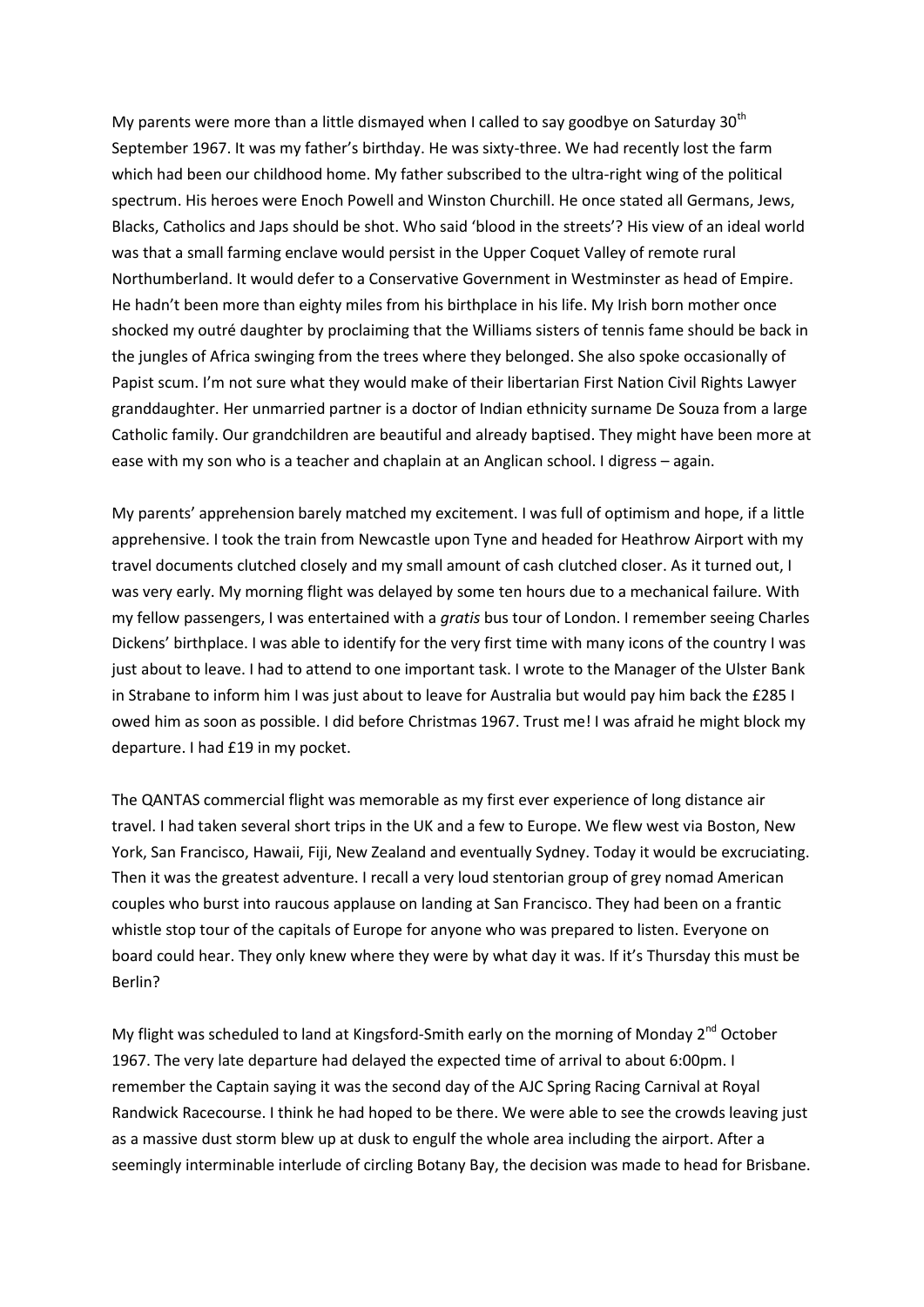We were unloaded later that evening. I was processed at Eagle Farm International Airport. I had landed in a new country. I distinctly recall a laconic local immigration official with a very strange accent ask me where I was going. He recognised Scone as where all the thoroughbreds were bred. He may have been a closet racing fan himself.

Very late that same evening we were told to board a TAA charter flight to Sydney. The crew seemed to be very peeved indeed and had clearly not expected to be called to duty when they might have been partying in Fortitude Valley. We unloaded in Sydney well past curfew deadline. I was most impressed to receive a special letter addressed to me. It informed me I was booked into the Australia Hotel in Castlereagh Street. I climbed into my bed at about 1:30am on Tuesday 3<sup>rd</sup> October 1967. Although travelling non-stop for well over 48 hours, I was too buzzed up to sleep in the lap of luxury.

At about 8:30am that same morning, I received a telephone call from the spouse of my new employer Mrs Mace Bain. Mr Murray Bain had caught the 6:00am flight to Scone because of pressure of work. Mrs Bain was going out shopping and would meet me in the hotel foyer at 10:30am. I described myself as best I could. I was on time but Mrs Bain had arrived a few minutes earlier. Much to her chagrin she had already approached a young gentleman who she thought matched my desultory description. She was as mortified as he was startled when he rebuffed her approach. Luckily he was still around. Mrs Bain was almost too apologetic in feigning innocence when explaining her dilemma. Methinks she doth protest too much. I'm not sure what the young man thought of the denouement. He didn't look convinced. It will always remain one of life's little mysteries. Approaching strange young men in the foyer of the Australia Hotel was indubitably NOT Mrs Bain! I did meet Tiggy Moses for the first time. He and his extended family would form one of my closest enduring friendships in Australia.

We set out for the four hour drive to Scone with Mrs Bain at the wheel. We drove along the convict built Great North Road via Wollombi. The sandstone convict drinking trough was indelibly imprinted on my memory. At Peat's Ridge as a gentleman I offered to buy lunch for Mrs Bain which she gladly accepted. My kitty was reduced to £12. I guess you could say my financial situation was precarious. After about the same time as it takes to drive half way across England, we arrived at 'Chivers', Scone the home of my employer. The next new Australian had arrived. I liked to tell people who asked – and even if they didn't – that I finished work in Strabane, County Tyrone on Thursday and started work in Scone NSW the following Tuesday. It's a good line - and almost true.

It was easy for me compared to some. Robert Towns was born in the village of Longhorsley, Northumberland in 1794. This is very close to where I first saw the light of day. He was the tenth of eleven children and at age ten he set out alone for the port of North Shields sleeping under the hedge rows and eating berries as he went. It must have been late summer. He secured jobs on dirty coastal coal steamers plying their trade between the Tyne and Thames. He survived and prospered.